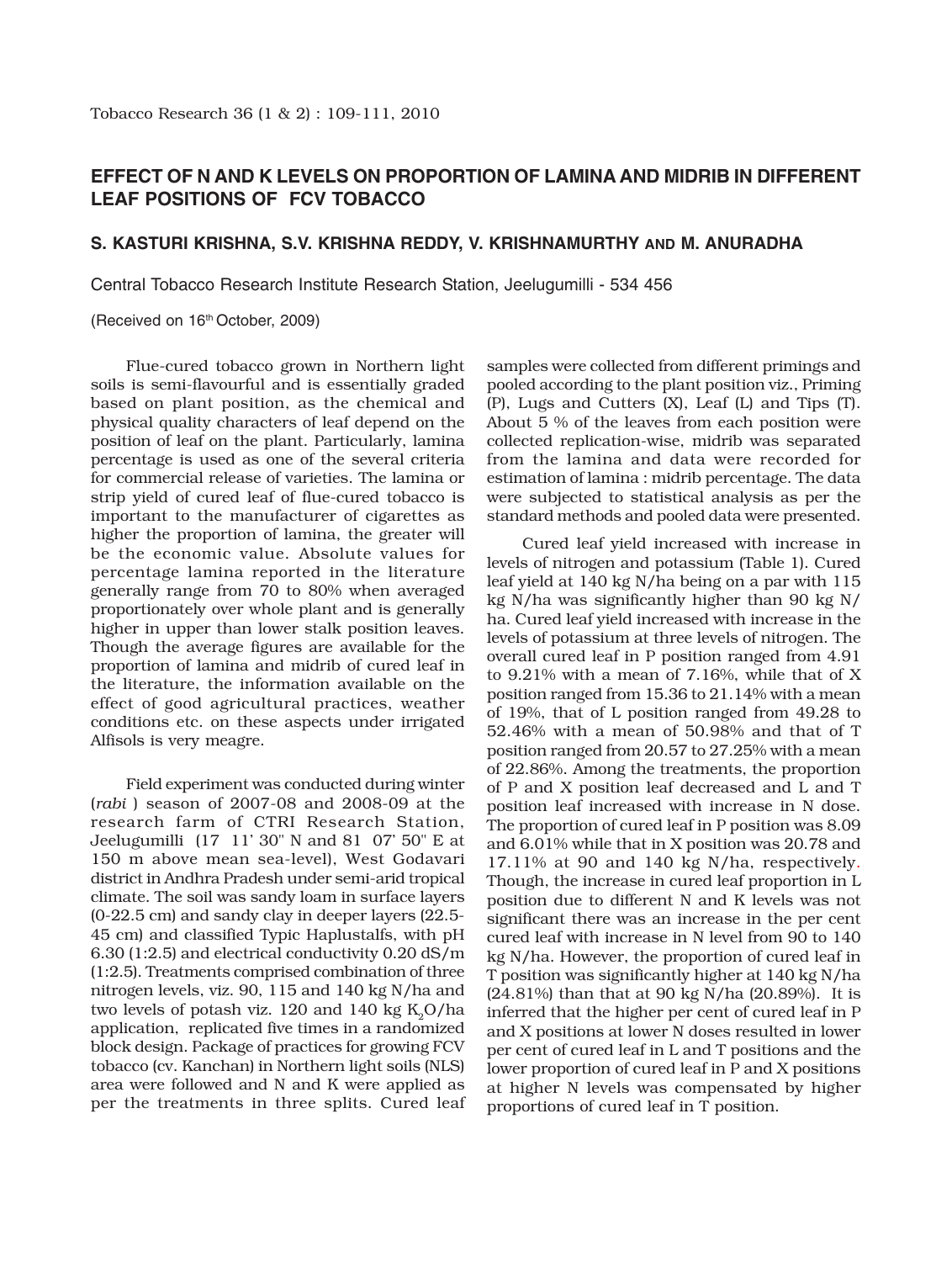| $N: K_2O$ level | <b>Cured leaf</b> | Cured leaf in different plant positions (%) |            |            |                   |
|-----------------|-------------------|---------------------------------------------|------------|------------|-------------------|
| (kg/ha)         | (kg/ha)           | P position                                  | X position | L position | <b>T</b> position |
| 90:20           | 2034              | 7.86                                        | 20.93      | 50.55      | 20.65             |
| 90:140          | 2127              | 8.31                                        | 20.63      | 49.92      | 21.13             |
| 115:120         | 2328              | 7.52                                        | 19.05      | 51.45      | 22.06             |
| 115:140         | 2411              | 7.24                                        | 19.15      | 50.04      | 23.69             |
| 140:120         | 2476              | 6.30                                        | 17.38      | 51.63      | 24.66             |
| 140:140         | 2549              | 5.72                                        | 16.84      | 52.26      | 24.95             |
| Mean            | 2321              | 7.16                                        | 19.00      | 50.98      | 22.86             |
| $SEm +$         | 44                | 0.34                                        | 0.43       | 0.82       | 0.58              |
| $CD (P=0.05)$   | 121               | 0.93                                        | 1.20       | <b>NS</b>  | 1.61              |

**Table 1: Total cured leaf yield (kg/ha) and cured leaf (%) in P, X, L and T positions as affected by nitrogen and potassium levels (pooled)**

 In general, lamina per cent increased and midrib per cent decreased with increase in plant position from P to T. Lamina percentage increased from P to T position and ranged from 64 to 75.8% whereas midrib decreased from P to T position and ranged from 24.2 to 36% (Tables 2 and 3). Consequently higher per cent of lamina (72.6 to 75.4%) and lower per cent of midrib (34.6 to 27.4%) were recorded in top (T) position leaf. Jenkins *et al*. (1965) and Suggs (1975) also reported higher lamina per cent in upper position than in lower position leaves on the stalk. The lamina per cent decreased whereas midrib percentage increased in different plant positions with increase in N dose. In general, lamina per cent decreased and midrib per cent increased slightly at  $140 \text{ kg K}_{0}O/h$ a than

**Table 2: Lamina (%) in P, X, L and T positions as affected by nitrogen and potassium levels (pooled)**

| $N: K2O$ level<br>(kg/ha) | P    | χ         |      | Τ         |
|---------------------------|------|-----------|------|-----------|
| 90:120                    | 67.6 | 66.6      | 70.6 | 74.4      |
| 90:140                    | 67.4 | 66.2      | 71.0 | 74.7      |
| 115:120                   | 66.6 | 66.0      | 71.2 | 74.7      |
| 115: 140                  | 65.8 | 64.6      | 71.1 | 73.5      |
| 140:120                   | 65.3 | 65.5      | 68.9 | 73.7      |
| 140: 140                  | 66.2 | 65.0      | 68.2 | 73.4      |
| Mean                      | 66.5 | 65.7      | 70.2 | 74.1      |
| $SEm +$                   | 0.44 | 0.52      | 0.59 | 0.49      |
| CD (P=0.05)               | 1.21 | <b>NS</b> | 1.62 | <b>NS</b> |

at 120 kg  $K_0O/ha$  at the same level of N. Dawes (1994) also reported that excess N application increased leaf length, width and percentage of midrib for two of the three varieties tested for Zimbabwean tobacco. Akehurst (1981) reported 70-80% lamina and 23-35% midrib in Canadian tobacco whereas Jenkins *et al.* (1965) reported strip yield ranging from 70.8 to 80.2% with mean of 73.8%.

Increased N dose resulted in more proportion of cured leaf in L and T positions and lower proportion in P and X positions. The lamina per cent decreased, whereas midrib percentage increased in different plant positions with increase in N and K doses. Highest lamina per cent was

**Table 3: Midrib (%) in P, X, L and T positions as affected by nitrogen and potassium levels (pooled)**

| $N: K2O$ level<br>(kg/ha) | Ρ    | χ         | L    | Τ         |
|---------------------------|------|-----------|------|-----------|
| 90:120                    | 32.4 | 33.4      | 29.4 | 25.6      |
| 90:140                    | 32.6 | 33.8      | 29.0 | 25.3      |
| 115:120                   | 33.4 | 34.0      | 28.8 | 25.3      |
| 115: 140                  | 34.3 | 35.4      | 28.9 | 26.5      |
| 140:120                   | 34.7 | 34.5      | 31.1 | 26.3      |
| 140: 140                  | 33.9 | 35.0      | 31.8 | 26.6      |
| Mean                      | 33.6 | 34.4      | 29.8 | 25.9      |
| SEm +                     | 0.46 | 0.52      | 0.59 | 0.49      |
| CD (P=0.05)               | 1.27 | <b>NS</b> | 1.62 | <b>NS</b> |